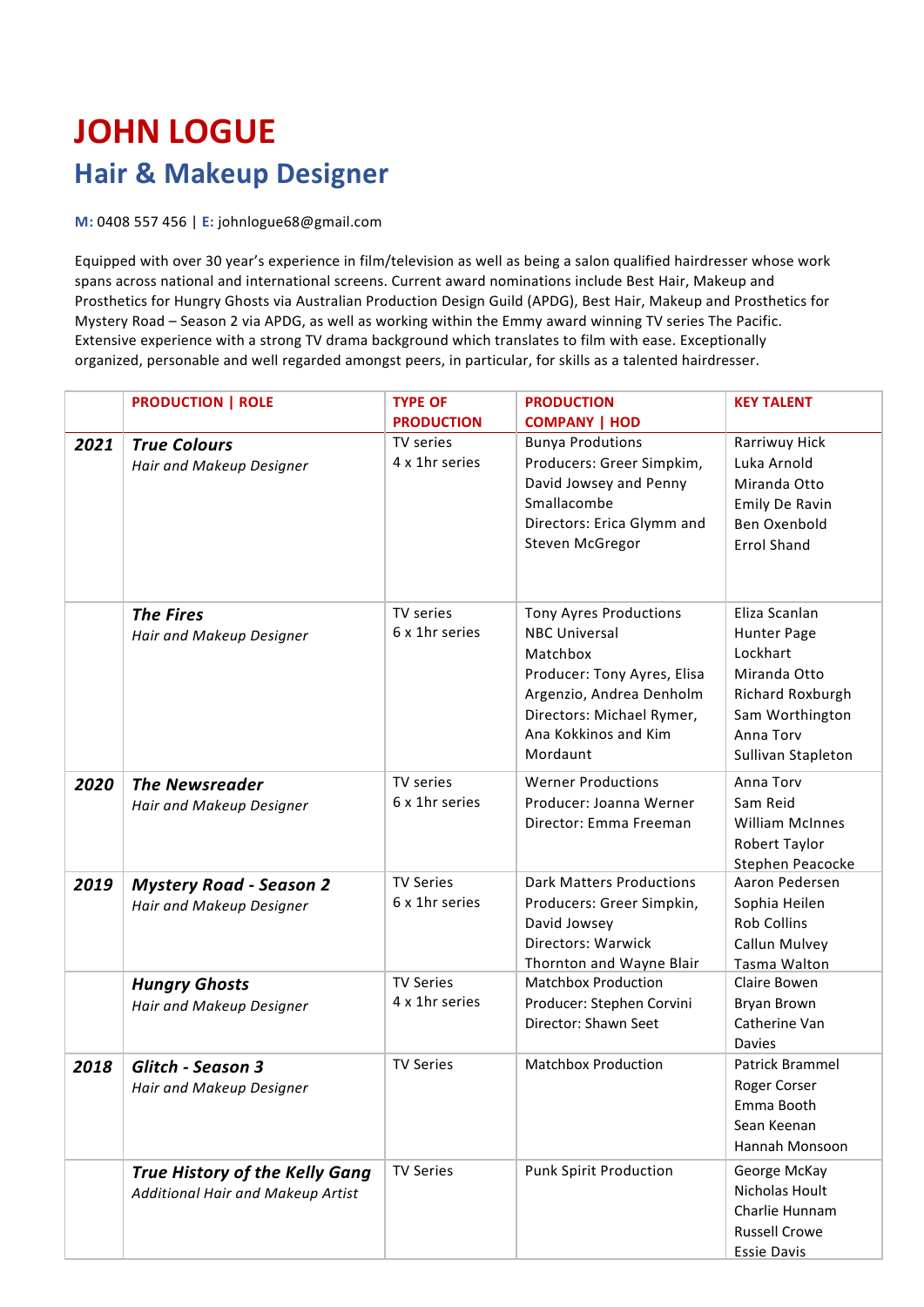|      | <b>Judy &amp; Punch</b><br>Additional Hair and Makeup Artist     | Feature Film           | Seaside Production                    | Mia Wasikowska<br>Damon Herriman<br><b>Benedict Hardie</b>                                            |
|------|------------------------------------------------------------------|------------------------|---------------------------------------|-------------------------------------------------------------------------------------------------------|
|      | <b>The Blake Mysteries</b><br>Hair and Makeup Designer           | Telemovie              | Ch7 & Gambit Productions              | Nadine Garner<br><b>Belinda McClory</b><br>Tom Wren<br>Joel Tobeck                                    |
|      | The Cry<br>Makeup Supervisor                                     | <b>TV Series</b>       | BBC/ Sincronicity /<br>December Media | Jenna Coleman<br>Ewan Leslie<br>Asher Keddie<br>Stella Gonet                                          |
| 2017 | <b>Mystery Road - Season 1</b><br>Hair and Makeup Designer       | <b>TV Series</b>       | <b>Golden Road Productions</b>        | Aaron Pedersen<br>Judy Davis<br>Deb Mailman<br>Wayne Blair                                            |
|      | Glitch - Season 2<br>Hair and Makeup Designer                    | <b>TV Series</b>       | ABC / Netflix                         | Patrick Brammall<br>Genevieve O'Riellly<br>Emma Booth<br>Ned Dennehy<br>Sean Keenan                   |
| 2016 | <b>The Doctor Blake Mysteries S5</b><br>Hair and Makeup Designer | <b>TV Drama Series</b> | January<br>Productions/ABC/BBC        | Craig McLachlan<br><b>Nadine Garner</b>                                                               |
|      | <b>Seven Types of Ambiguity</b><br>Hair and Makeup Artist        | <b>TV Series</b>       | Matchbox                              | <b>Hugo Weaving</b><br>Susie Porter<br>Alex Dimitriades                                               |
|      | Rockwiz<br>Hair and Makeup Designer                              | <b>TV Series</b>       | Renegade Films                        | Julia Zemiro                                                                                          |
| 2015 | Childhood's End<br>Additional Hair & Makeup Artist               | <b>US TV Series</b>    | Haypop/SyFy Network                   | <b>Charles Dance</b><br>Julian McMahon                                                                |
|      | The Family Law<br>Key Hair and Makeup                            | <b>TV Series</b>       | <b>Matchbox Productions</b>           | Fiona Choi<br>Anthony Brandon<br>Wong                                                                 |
|      | <b>Doctor Blake Mysteries S4</b><br>Hair and Makeup Designer     | <b>TV Drama Series</b> | January<br>Productions/ABC/BBC        | Craig McLachlan<br>Nadine Garner<br>Roger Corser                                                      |
|      | Rockwiz<br>Hair and Makeup Designer                              | <b>TV Series</b>       | Renegrade Films                       | Julia Zemiro                                                                                          |
| 2014 | <b>Doctor Blake Mysteries S3</b><br>Hair and Makeup Designer     | TV Drama Series        | January Productions / ABC<br>/ BBC    | Craig McLachlan<br>Nadine Garner                                                                      |
|      | <b>Deadline Gallipoli</b><br>Hair and Makeup                     | <b>TV Miniseries</b>   | Foxtel                                | Sam Worthington<br><b>Charles Dance</b><br><b>Rachel Griffiths</b><br>Anna Torv<br><b>Hugh Dancey</b> |
| 2013 | <b>Doctor Blake Mysteries S2</b><br>Hair and Makeup Designer     | TV Drama Series        | January Productions / ABC<br>/ BBC    | Craig McLachlan<br>Nadine Garner<br>Joel Tobeck                                                       |
|      | <b>Worst Year of My Life Again</b><br>Hair and Makeup Designer   | TV Drama Series        | ABC / BBC                             |                                                                                                       |
|      | Wentworth - Season 1<br>Hair and Makeup Designer                 | TV Drama Series        | Fremantle Media/ Ch5 (UK)             | Danielle Cormack<br>Nicole DaSilva                                                                    |
| 2012 | <b>Doctor Blake Mysteries</b><br>Hair and Makeup Designer        | TV Drama Series        | January Productions / ABC<br>/BBC     | Craig McLachlan<br>Nadine Garner<br>Joel Tobeck                                                       |
|      | <b>Winners &amp; Losers</b><br>Additional Hair and Makeup Artist | TV Drama Series        | Channel 7<br>HOD: Liz Harper          |                                                                                                       |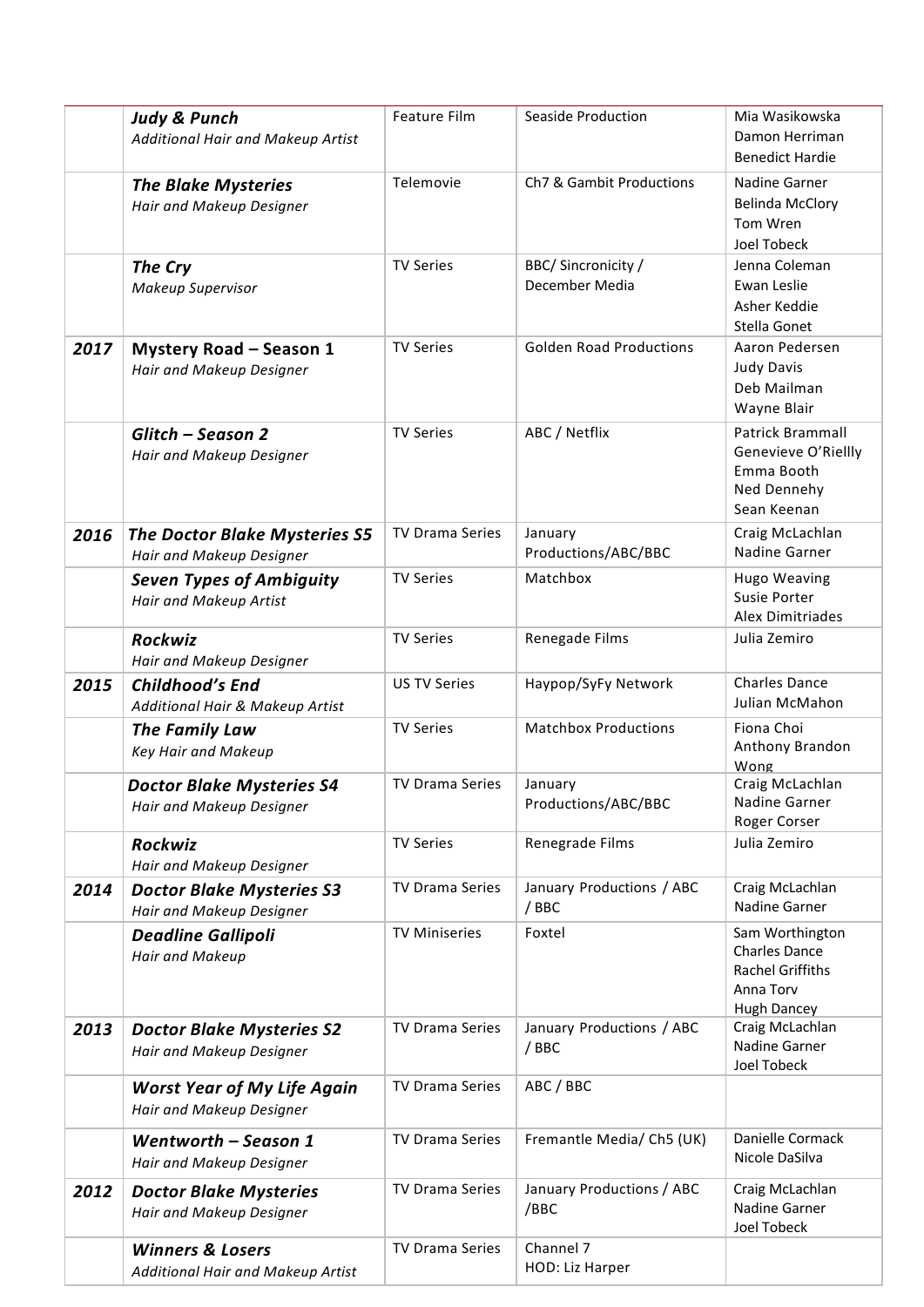| 2011          | <b>Jack Irish</b><br>Hair and Makeup Designer                                                                                                                        | Telemovies x 2                                                                           | <b>Essential Media</b>                                                                   | <b>Guy Pearce</b><br>Marta Dusseldorp<br>Aaron Pedersen                                      |
|---------------|----------------------------------------------------------------------------------------------------------------------------------------------------------------------|------------------------------------------------------------------------------------------|------------------------------------------------------------------------------------------|----------------------------------------------------------------------------------------------|
|               | <b>Winners &amp; Losers</b><br>Key Hair and Makeup Artist                                                                                                            | <b>TV Drama Series</b>                                                                   | Channel 7<br>HOD: Liz Harper                                                             |                                                                                              |
|               | <b>Australia on Trial</b><br>Hair and Makeup Designer                                                                                                                | Documentary/<br>Drama                                                                    | December Films / ABC                                                                     |                                                                                              |
| 2010          | <b>Small Time Gangster</b><br>Senior Hair and Makeup Artist                                                                                                          | <b>TV Comedy Series</b>                                                                  | Boilermaker/Burberry<br>Productions<br><b>HOD: Heather Ross</b>                          | Steve LeMarquand<br>Sacha Horler                                                             |
|               | Underbelly - The Movie Files<br>Senior Hair and Makeup Artist                                                                                                        | Telemovies x 3                                                                           | Screentime<br>HOD: Liz Harper                                                            | Sullivan Stapleton<br>Don<br>$L_{2}$                                                         |
|               | <b>Cloudstreet</b><br><b>Key Hair</b>                                                                                                                                | <b>TV Drama Series</b>                                                                   | Screentime<br>HOD: Peta Hastings                                                         | Kerri Fox<br><b>Essie Davis</b><br><b>Stephen Curry</b>                                      |
| 2009          | <b>Dead Normal</b><br><b>Key Hair</b>                                                                                                                                | Children's TV                                                                            | <b>Burberry Productions</b><br>HOD: Anna Karpinski                                       |                                                                                              |
|               | Don't Be Afraid of the Dark<br>Hair and Makeup Additional                                                                                                            | <b>US Feature</b>                                                                        | Miramax Film<br>HOD: Chiara Tripodi                                                      | Katie Holmes<br><b>Guy Pearce</b>                                                            |
|               | <b>Neighbours</b><br>Key Hair and Makeup Artist                                                                                                                      | TV Drama Series                                                                          | Fremantle Media<br>HOD: Helen Magelaki                                                   | Margot Robbie                                                                                |
|               | <b>Knowing</b><br>Hair and Makeup Supervisor - Extras<br>Dept                                                                                                        | <b>US Feature Film</b>                                                                   | <b>Ezekiel Films</b><br>HOD: Lesley Vanderwalt                                           | Nicholas Cage                                                                                |
|               | <b>The Pacific</b><br><b>Head of Team Red Extras</b>                                                                                                                 | <b>TV Series</b>                                                                         | <b>HBO</b><br>HOD: Chiara Tripodi                                                        | James Badge Dale<br>James Mazzello                                                           |
| 2008          | Satisfaction - Series 2<br>Hair and Makeup Artist                                                                                                                    | TV Drama Series                                                                          | Lone Hand Productions<br>HOD: Anna Karpinski                                             | Alison Whyte<br>Diana Glenn<br>Bojana Novkovic                                               |
| 2007          | 2008/ Australia<br><b>Extras Hair and Makeup Artist</b>                                                                                                              | Feature Film<br>Director: Baz<br>Luhrmann                                                | <b>Bazmark Inc</b><br>HOD: Lesley Vanderwalt                                             | Hugh Jackman<br>Nicole Kidman                                                                |
| 2007          | <b>Children of Huang Shi</b><br>Additional Hair and Makeup Artist                                                                                                    | Feature Film<br>Director:<br>Roger<br>Spottiswoode<br>Producer:<br>Jonathan<br>Shteinman | <b>Bluewater Pictures</b><br>Aus/German/Chinese Co-<br>--Pro HOD: Angela Conte<br>(Melb) | Jonathan Rhys<br>Meyers<br>Radha Mitchell<br>Yun-Fat Chow<br>Michelle Yeoh                   |
| 2007/<br>2006 | <b>The King</b><br>Hair and Makeup Artist                                                                                                                            | Telemovie                                                                                | Crackerjack Productions<br><b>HOD: Peta Hastings</b>                                     | Stephen Curry                                                                                |
| 2006          | <b>Where The Wild Things Are</b><br>Senior on set Artistic Standby<br>Main Unit. Personal Attendant to<br>lead creature, 'Daniel the Bull'<br>played by Angus Samson | <b>US Feature</b><br>Film Dir: Spike<br>Jonze DOP:<br>Lance Accord                       | Playtone Pictures<br>HOD: Katherine Brown                                                | Catherine O'Hara<br>Catherine Keener<br>Forest Whittaker<br>Mark Ruffalo<br><b>Ryan Corr</b> |
|               | <b>Tripping Over</b><br><b>Additional Makeup Artist</b>                                                                                                              | <b>TV Drama</b>                                                                          | Cornerstone Films<br>HOD: Lesley Vanderwalt                                              | Daniel MacPherson<br>Abe Forsyth                                                             |
|               | <b>Commonwealth Games</b><br>Hair and Makeup Supervisor - Extras<br>Opening & Closing Ceremonies<br>Melbourne                                                        | Special Event                                                                            | HOD: Lesley Vanderwalt                                                                   |                                                                                              |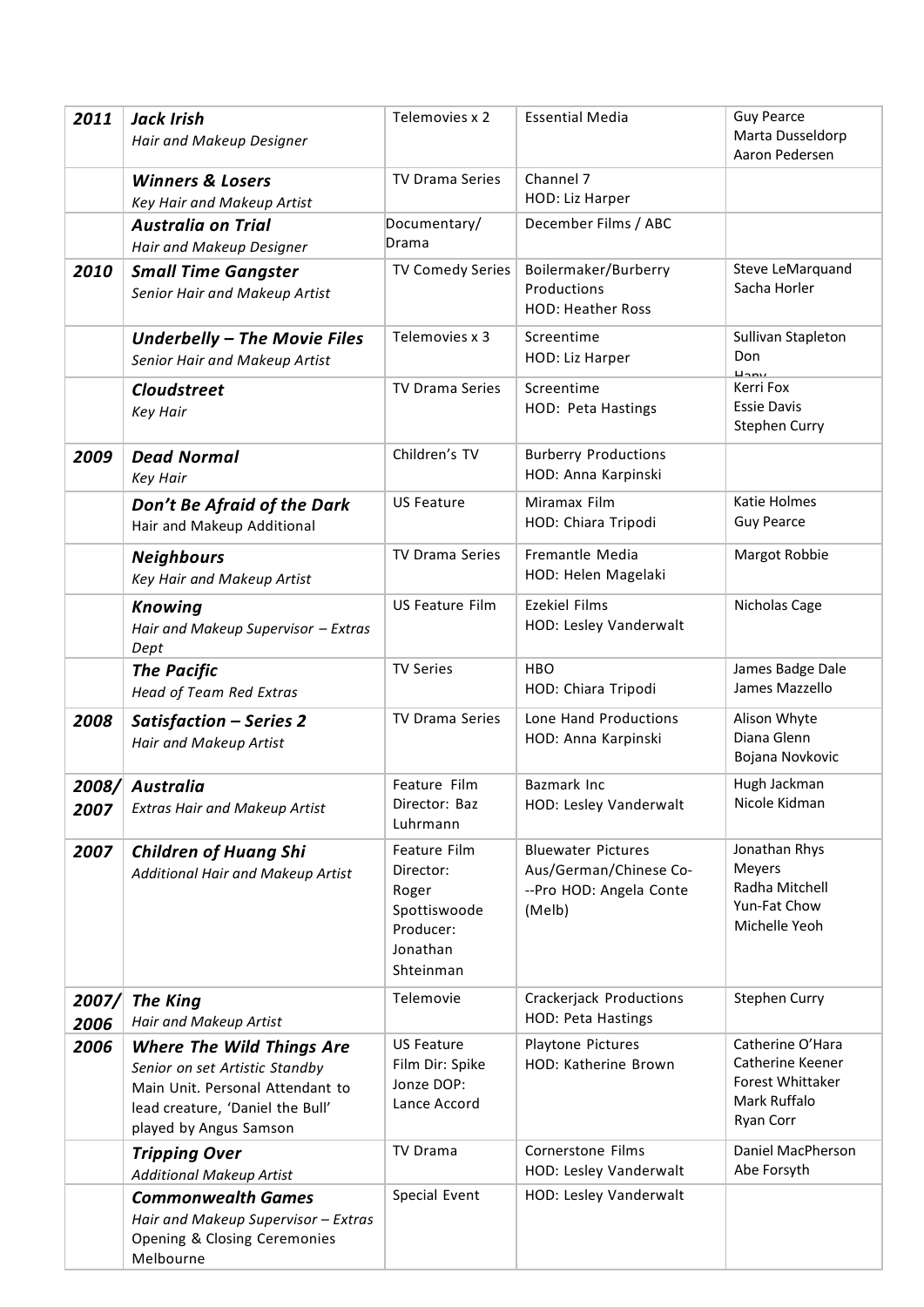|              | Advantage<br>(aka Advantage Satan)<br>Hair and Makeup Designer                                                                                                                                   | AFC Funded Short   Plus Films<br>Film<br>Format: 35 mm                             | Producer: Donna McCrum                                       |                                                                   |
|--------------|--------------------------------------------------------------------------------------------------------------------------------------------------------------------------------------------------|------------------------------------------------------------------------------------|--------------------------------------------------------------|-------------------------------------------------------------------|
| 2005         | <b>Nightmares &amp; Dreamscapes</b><br><b>Additional Makeup Artist</b>                                                                                                                           | <b>US Miniseries</b>                                                               | Coote Hayes Productions<br>HOD: Angela Conte                 | Tom Berenger<br>William Hurt<br>William H. Macy                   |
|              | <b>Boytown</b><br>Makeup Artist                                                                                                                                                                  | Feature Film                                                                       | Molloy Boy Productions<br>HOD: Kirsten Veysey                | <b>Glenn Robbins</b><br><b>Mick Molloy</b><br><b>Bob Franklin</b> |
|              | <b>Look Both Ways</b><br>Makeup Technician - Stills                                                                                                                                              | Feature Film                                                                       | Producer: Bridget Ikin<br>Director: Sarah Watt               | <b>Justine Clarke</b><br><b>William McInnes</b>                   |
|              | <b>Space Travel</b><br>Hair and Makeup Designer                                                                                                                                                  | <b>TV Drama</b>                                                                    | Circa Films<br>Format: 16mm                                  |                                                                   |
|              | Em 4 Jay<br>Hair and Makeup Designer                                                                                                                                                             | Short Film                                                                         | <b>Rescued Films</b>                                         |                                                                   |
|              | <b>Blue Heelers</b><br>Hair and Makeup Artist                                                                                                                                                    | <b>TV Drama</b>                                                                    | Southern Star                                                | <b>Martin Sacks</b><br>Lisa McCune<br><b>William McInnes</b>      |
|              | <b>Little Oberon</b><br>Hair and Makeup Standby                                                                                                                                                  | Telemovie                                                                          | Grundy's<br>Supervisor: Kirsten Veysey                       | Sigrid Thornton<br>Tasma Walton                                   |
|              | Variety of Shows including:<br><b>Temptation, Millionaire, News</b><br>etc<br>Hair and Makeup Artist                                                                                             | Special<br>Projects This<br>work was<br>ongoing and<br>continued into<br>2007      | Channel 9                                                    |                                                                   |
| 2004         | <b>The Extra</b><br>Hair and Makeup Standby                                                                                                                                                      | Feature Film                                                                       | <b>Extra Extra Productions</b><br>Supervisor: Kirsten Veysey |                                                                   |
|              | You & Your Stupid Mate<br>Hair and Makeup Standby                                                                                                                                                | Feature Film                                                                       | Mondayitis Productions<br>Supervisor: Jose Perez             | Angus Sampson<br>Nathan Phillips                                  |
|              | <b>Murray Whelan Series</b><br>Hair and Makeup Artist                                                                                                                                            | TV Drama<br>Format: 16mm                                                           | Ruby Entertainment<br>Supervisor: Jose Perez                 |                                                                   |
| 2001         | <b>Weakest Link</b><br>Hair and Makeup Artist                                                                                                                                                    | TV Game Show<br>Pilot                                                              | Channel 7                                                    |                                                                   |
|              | 24/26<br>Hair and Makeup HOD                                                                                                                                                                     | TV Drama Pilot                                                                     | Channel 7                                                    |                                                                   |
| 1996         | <b>Blue Heelers</b><br>Hair and Makeup Designer                                                                                                                                                  | <b>TV Drama</b>                                                                    | Southern Star Productions                                    |                                                                   |
|              | <b>In Carol's Arms</b><br>Hair and Makeup HOD                                                                                                                                                    | TV Drama Pilot                                                                     | Grundy's Productions                                         |                                                                   |
|              | <b>Neighbours</b><br>Hair and Makeup Artist<br>SFX, haircuts & hair colours                                                                                                                      | TV Drama<br>January 1994 ---<br>1996                                               | Grundy's Productions                                         | Natalie Imbruglia                                                 |
| 1993<br>1990 | <b>Hair and Makeup Artist</b><br>On a variety of shows including:<br>Col'n Carpenter, The Comedy<br>Company, Late for School, Blind<br>Date, Double Dare, Bert Newton<br>Show & The Evening News | Special<br>Projects:<br>Character hair,<br>makeup, wigs<br>special<br>&<br>effects | Channel 10                                                   |                                                                   |